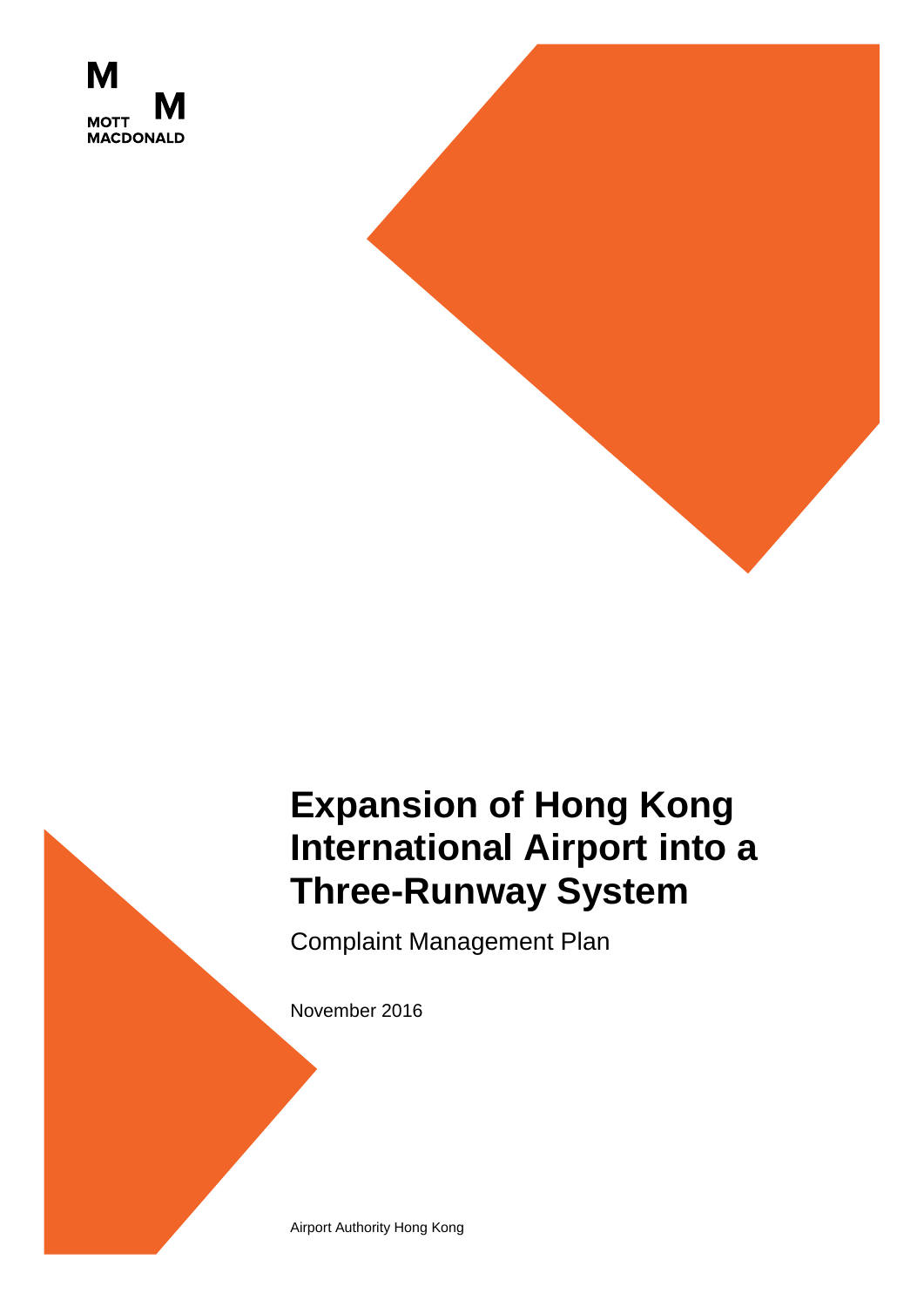20/F AIA Kowloon Tower Landmark East 100 How Ming Street Kwun Tong Kowloon Hong Kong

T +852 2828 5757 F +852 2827 1823 mottmac.hk

# **International Airport into a Three-Runway System Expansion of Hong Kong**

Complaint Management Plan

November 2016

Airport Authority Hong Kong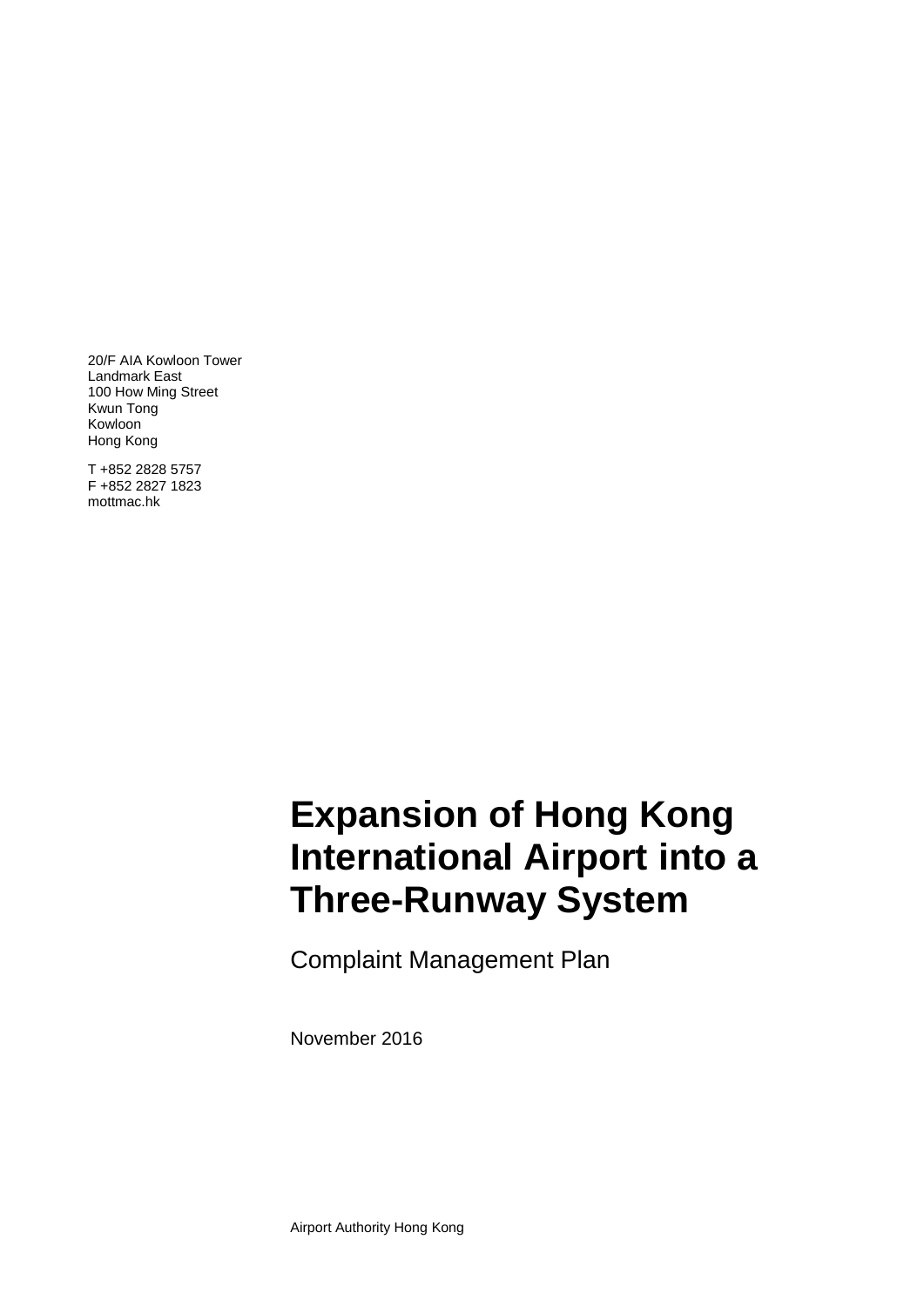**This Complaint Management Plan has been reviewed and certified by** 

**the Environmental Team Leader (ETL) in accordance with** 

**Condition 2.1 of Environmental Permit No. EP-489/2014.**

**Certified by:**

 $M$ 

Terence Kong Environmental Team Leader (ETL) Mott MacDonald Hong Kong Limited

Date 24 November 2016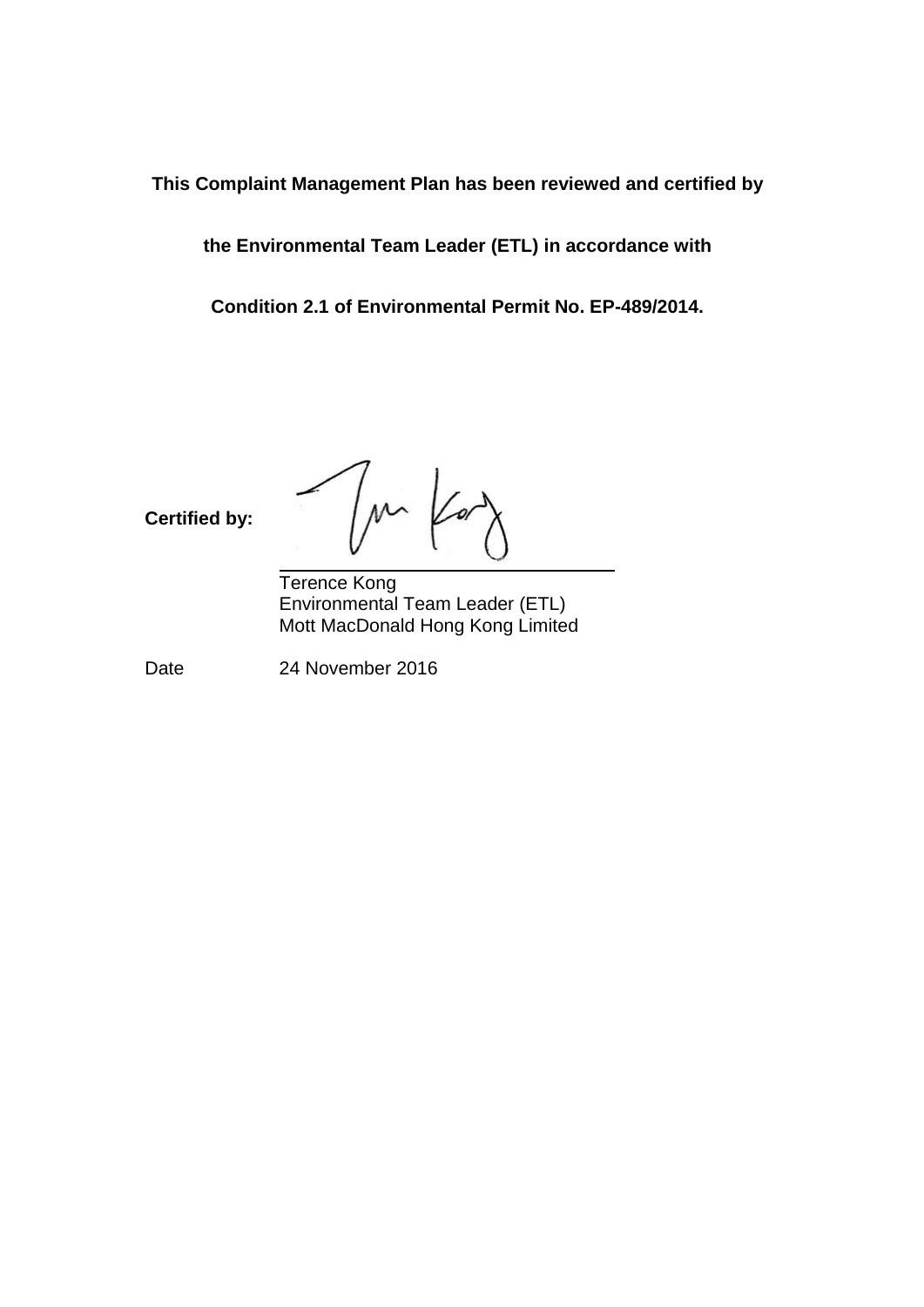

AECOM 8/F, Grand Central Plaza, Tower 2, +852 2317 7609 fax 138 Shatin Rural Committee Road, Shatin, Hong Kong 香港新界沙田鄉事會路 138 號新城 市中央廣場第 2 座 8 樓 www.aecom.com

+852 3922 9000 tel

Our Ref : 60440482/C/JCHL161125

By Email

Airport Authority Hong Kong HKIA Tower, 1 Sky Plaza Road Hong Kong International Airport Lantau, Hong Kong

Attn: Mr. Lawrence Tsui, Senior Manager

25 November 2016

Dear Sir,

#### **Contract No. 3102 3RS Independent Environmental Checker Consultancy Services**

#### **Complaint Management Plan**

Reference is made to the Environmental Team's submission of Complaint Management Plan under Condition 2.1 of the Environmental Permit No. EP-489/2014 certified by the ET Leader on 24 November 2016.

We would like to inform you that we have no comment on the captioned plan. Therefore we write to verify the captioned submission in accordance with the requirement stipulated in Condition 1.9 of EP-489/2014.

Should you have any query, please feel free to contact our Roy Man at 3922 9365 or the undersigned at 3922 9376.

Yours faithfully, AECOM Asia Co. Ltd.

Libert

Jackel Law Independent Environmental Checker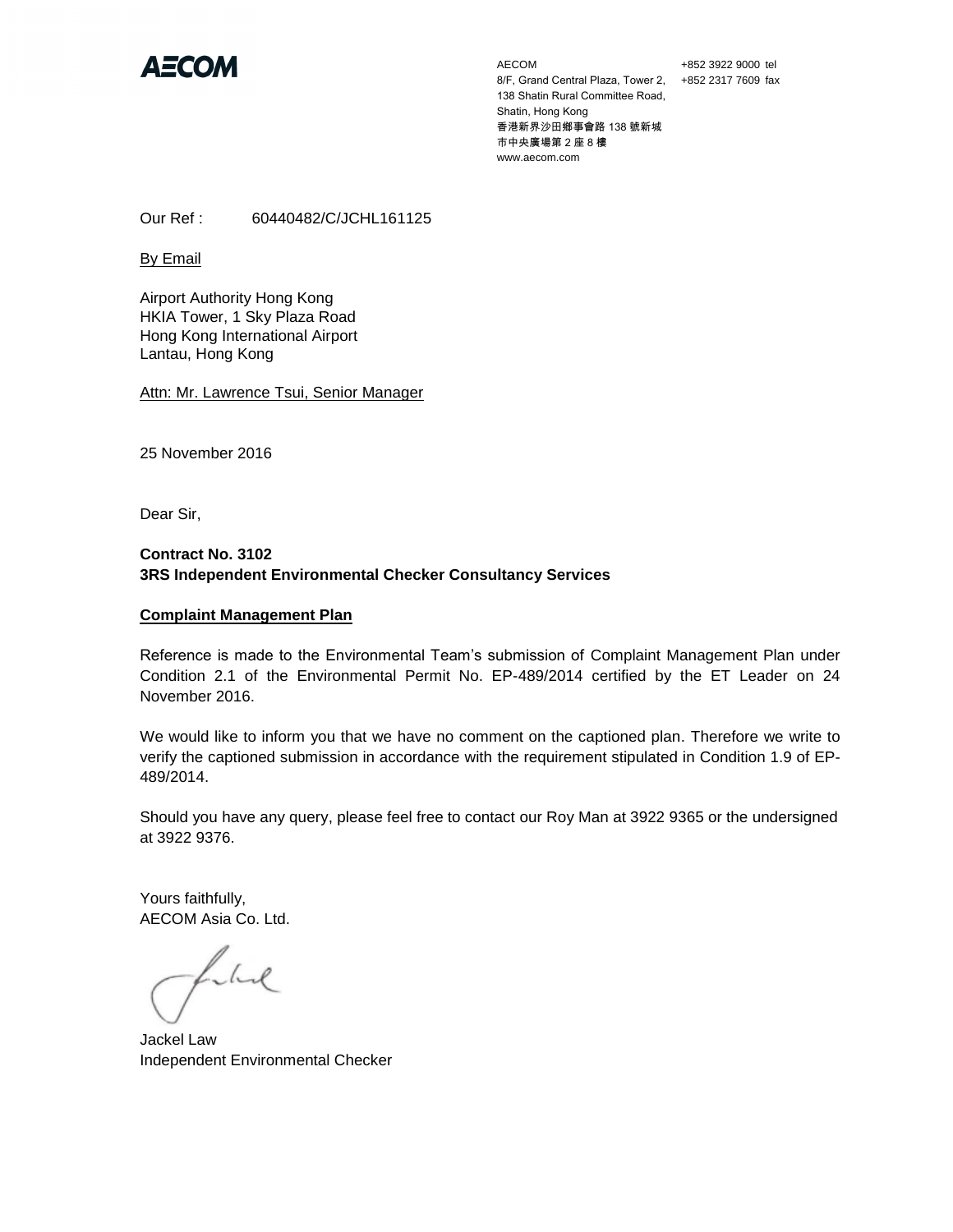### **Contents**

| 1              | <b>Introduction</b>                                               | 1                                |
|----------------|-------------------------------------------------------------------|----------------------------------|
|                | 1.1<br>Background                                                 | 1                                |
|                | 1.2<br><b>Project Description</b>                                 | 1                                |
|                | 1.3<br>Purpose of the CMP                                         | $\sqrt{2}$                       |
|                | 1.4<br>Responsibilities                                           | $\overline{c}$<br>$\overline{2}$ |
|                | 1.5<br>Structure of the CMP                                       |                                  |
| $\overline{2}$ | <b>The Complaint Management Process</b>                           | 3                                |
|                | <b>Overall Process</b><br>2.1                                     | 3                                |
| 3              | Stage 1 – Receiving the Complaint                                 | 4                                |
|                | Dedicated Complaint Hotline for the Project<br>3.1                | 4                                |
|                | 3.2<br>Dedicated Email Channel for the Project                    | 4                                |
|                | 3.3<br>Environmental Complaint Received from EPD                  | $\overline{\mathbf{4}}$          |
|                | Environmental Complaint Received from Other Channels<br>3.4       | 4                                |
|                | Record-keeping<br>3.5                                             | 5                                |
| 4              | Stage 2 – Assessing the Complaint                                 | 6                                |
|                | 4.1<br>Screening and Referring the Complaint                      | $\,6$                            |
|                | 4.2<br>Acknowledging Receipt of the Environmental Complaint       | 6                                |
| 5              | Stage 3 – Investigating the Complaint                             | 7                                |
|                | 5.1<br>Conducting an Investigation                                | $\overline{7}$                   |
| 6              | Stage 4 – Resolving the Complaint                                 | 9                                |
|                | 6.1<br>Deciding on the Appropriate Action(s)                      | 9                                |
|                | 6.2<br>Preparing the Environmental Complaint Investigation Report | 9                                |
|                | 6.3<br>Independent / External Review                              | 9                                |
|                | 6.4<br>Closing the Case                                           | 10                               |
|                | Appendices                                                        | 11                               |
|                |                                                                   |                                  |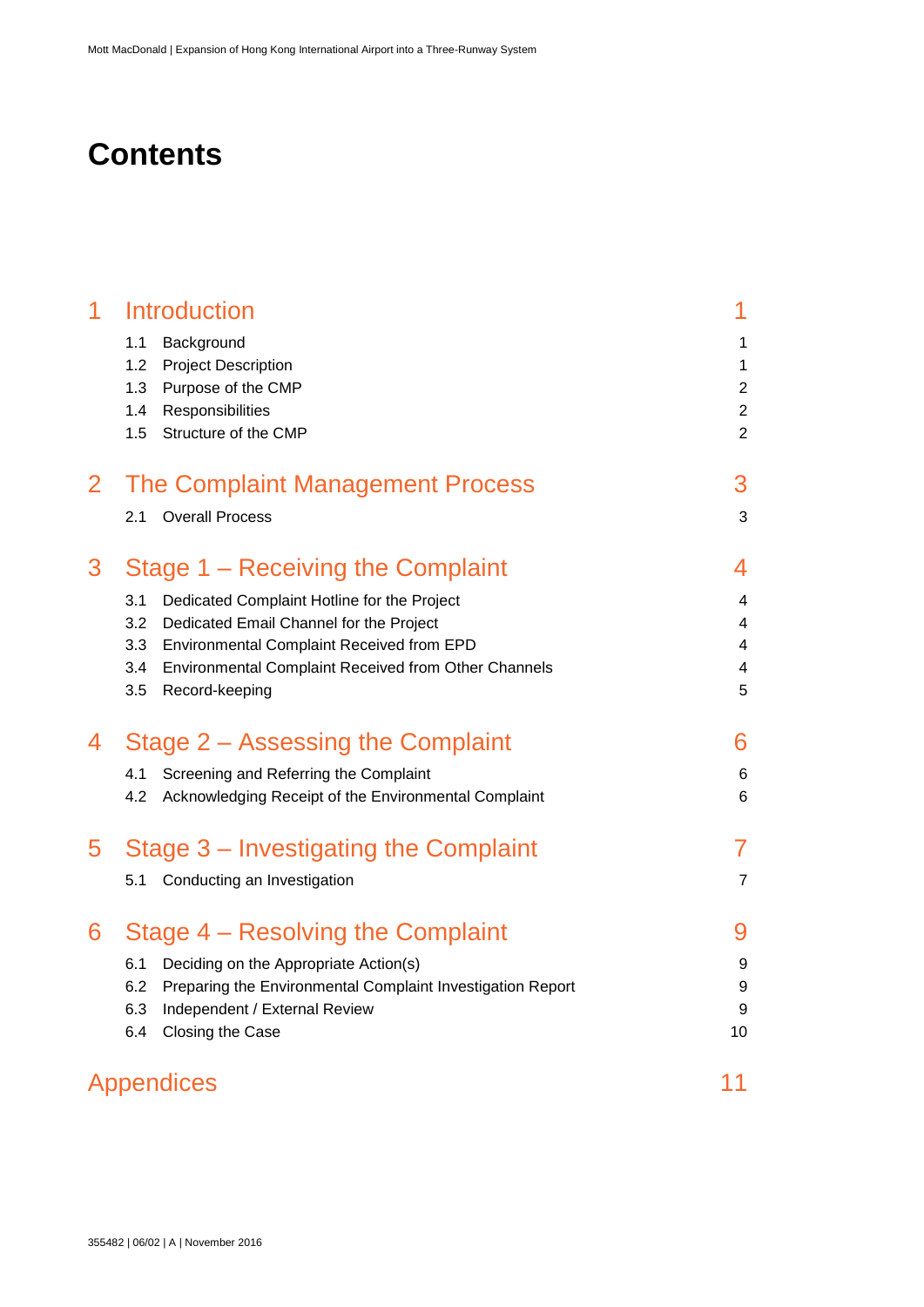| Appendix A Environmental Complaint Handling Flow<br><b>Chart</b>                                                              | 12                  |
|-------------------------------------------------------------------------------------------------------------------------------|---------------------|
| Appendix B Dedicated Complaint Hotline for the Project<br>- Operation Flow Chart                                              | 13                  |
| <b>Tables</b>                                                                                                                 |                     |
| Table 1.1: Key Parties Involved in the CMP<br>Table 4.1: Guideline for Referring Complaints and other Enquiries & Suggestions | $\overline{a}$<br>6 |
| <b>Figures</b>                                                                                                                |                     |
| Figure 2.1: Overall Complaint Handling Process Flow Chart<br>Figure 5.1: Investigation Stage Process Flow Chart               | 3<br>8              |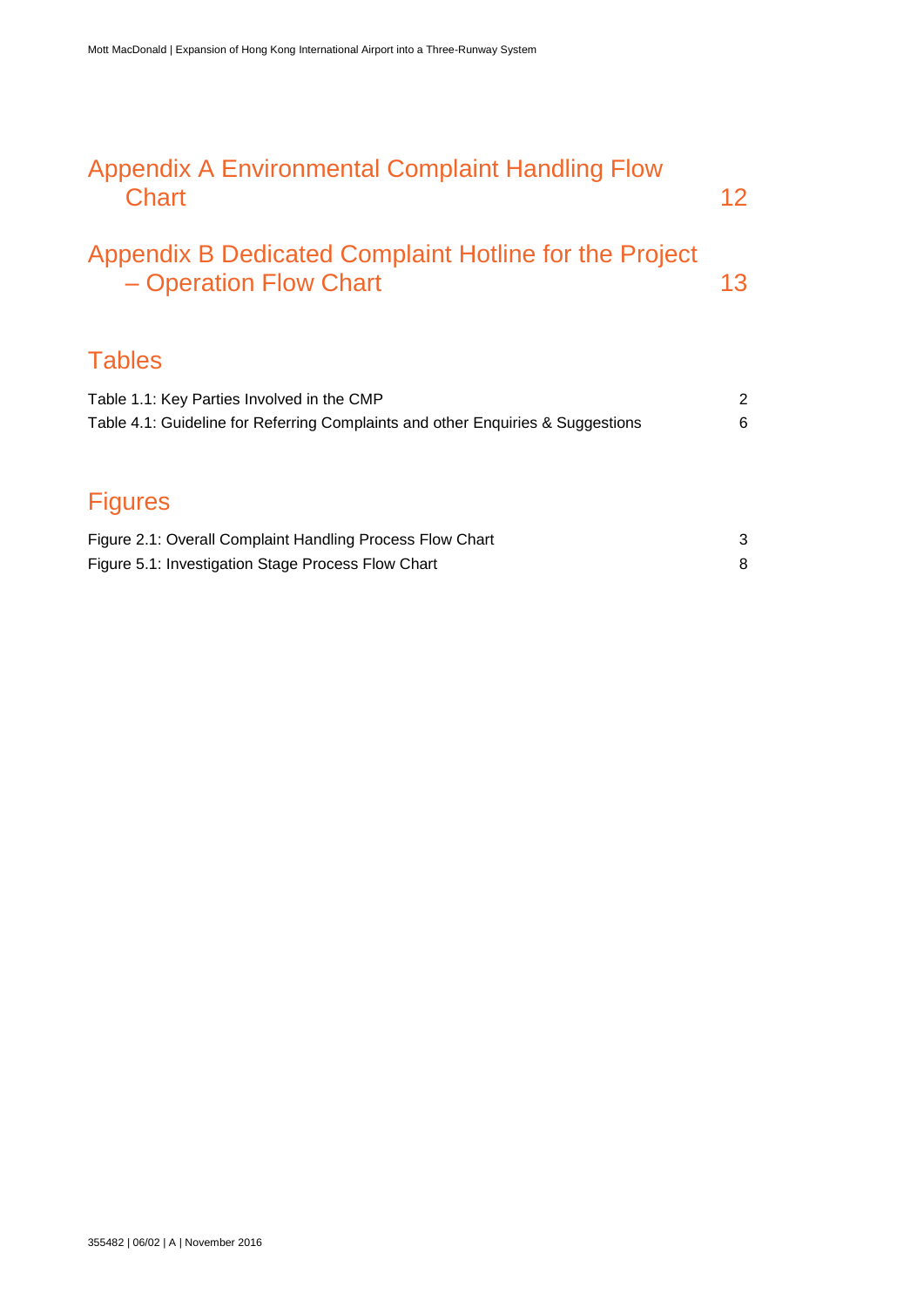### <span id="page-6-0"></span>**1 Introduction**

#### <span id="page-6-1"></span>**1.1 Background**

The Environmental Impact Assessment (EIA) Report (Register No.: AEIAR-185/2014) prepared for the "Expansion of Hong Kong International Airport into a Three-Runway System" (the project) has been approved by the Director of Environmental Protection, and an Environmental Permit (Permit No.: EP-489/2014) has been issued for the project under the Environmental Impact Assessment Ordinance. Pursuant to Condition 2.1 of the Environmental Permit (EP), the Airport Authority Hong Kong (AAHK) is required to formulate and deposit a detailed Complaint Management Plan (CMP) which include a dedicated complaint hotline and an email channel for timely response to complaints; and AAHK shall set up Community and Professional Liaison Groups to facilitate communications, enquiries and complaints handling on all environmental issues related to the project, in order to enhance transparency and communication with the public. The requirement related to complaints handling involves providing the means to ensure timely investigation and response to environmental complaints.

The first submission of the CMP, in compliance with Condition 2.1 of the EP, was made to the Environmental Protection Department (EPD) on 18 September 2015, then publicised on the project's dedicated website in November 2015. This latest submission presents an updated mailing address for receiving written comments, enquiries and suggestions.

Mott MacDonald Hong Kong Limited (MMHK) was appointed by AAHK to provide environmental consultancy services which include the establishment of a CMP detailing the process and actions to be taken in the event of environmental complaints associated with the project.

#### <span id="page-6-2"></span>**1.2 Project Description**

This project is for expansion of the existing airport into a three-runway system with associated facilities and infrastructure. The project comprises the following key components:

- Construction of a third runway, related taxiway systems and navigation aids, and airfield facilities;
- Construction of the third runway aprons and passenger concourses;
- Land formation of about 650 ha to the north of the existing Airport island including a portion over the contaminated mud pits;
- Expansion of part of the midfield freighter apron on the existing Airport island;
- Expansion of the existing passenger Terminal 2 on the existing Airport island;
- Extension of the automated people mover from the existing Airport island to the passenger concourses of the third runway;
- Extension of the baggage handling system from the existing Airport island to the aprons of the third runway;
- Improvement of the road network in the passenger and cargo areas and new landside transportation facilities including new car parks on the existing Airport island;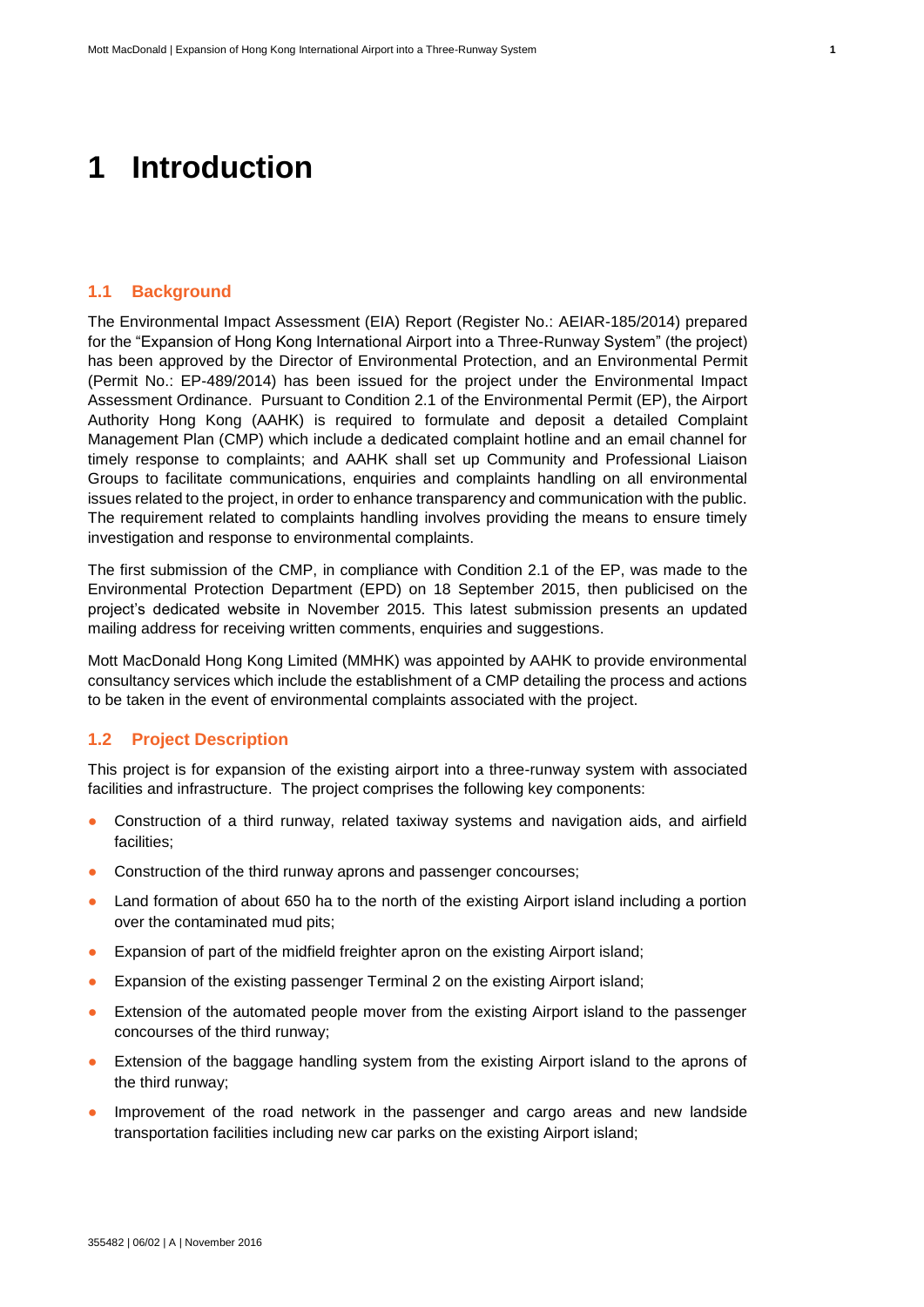- Reuse of treated sewage effluent from a treatment plant;
- Modifications to existing marine facilities including the underwater aviation fuel pipelines and 11kV submarine cable between Hong Kong International Airport and the off-airport fuel receiving facilities, sea rescue facilities and aids to navigation; and
- Any other modifications, reconfiguration, and/or improvement of the existing facilities on the existing Airport island as a result of the third runway.

#### <span id="page-7-0"></span>**1.3 Purpose of the CMP**

As specified in Condition 2.1 of the EP:

*"The Permit Holder shall also, no later than 3 months before the commencement of construction of the Project, formulate and deposit a detailed Complaint Management Plan (The Plan) with the Director. The Plan shall include a dedicated complaint hotline and an email channel for timely response to complaints."*

This CMP sets out the complaint management process for the project.

#### <span id="page-7-1"></span>**1.4 Responsibilities**

The key parties involved in the CMP and their overall roles and responsibilities are presented in **[Table](#page-7-3) 1.1**.

<span id="page-7-3"></span>

| Table 1.1: Key Parties Involved in the CMP |  |  |  |  |
|--------------------------------------------|--|--|--|--|
|--------------------------------------------|--|--|--|--|

| <b>Party</b>                                                           | <b>Roles and Responsibilities</b>                                                                                                                                                                                                                                                                                                                                                                                                                                                                                                                                                                     |
|------------------------------------------------------------------------|-------------------------------------------------------------------------------------------------------------------------------------------------------------------------------------------------------------------------------------------------------------------------------------------------------------------------------------------------------------------------------------------------------------------------------------------------------------------------------------------------------------------------------------------------------------------------------------------------------|
| <b>Airport Authority Hong</b><br>Kong (AAHK) / Project<br>Manager (PM) | The AAHK, as the project proponent, bears the overall responsibility for the project, and has<br>to assure that the CMP is issued and followed by all the relevant parties of the project.                                                                                                                                                                                                                                                                                                                                                                                                            |
| Environmental Team<br>(ET)                                             | The ET is responsible for setting up and managing the dedicated complaint hotline and email<br>channel. The ET is also responsible for managing the complaints process, carrying out<br>complaint investigation and recording the findings as part of the EM&A process.                                                                                                                                                                                                                                                                                                                               |
| Independent<br><b>Environmental Checker</b><br>(IEC)                   | The IEC is responsible for auditing the complaints handling, investigation and reporting<br>process by the ET and the effectiveness of mitigation measures implemented by the<br>Contractor.                                                                                                                                                                                                                                                                                                                                                                                                          |
| The Contractors                                                        | The Contractors have the primary responsibility for implementing the required mitigation<br>measures and ensuring their works comply with all environmental legislation and the EP<br>requirements as well as any additional conditions specified in their works contracts. The<br>Contractors are responsible for providing all necessary input / information to the ET as part of<br>the complaint investigation process. The Contractors are also required to implement all<br>mitigation measures, corrective actions or any additional measures required to address<br>environmental complaints. |

#### <span id="page-7-2"></span>**1.5 Structure of the CMP**

Following this introductory section, the report is structured as follows:

- Section 2 The Complaint Management Process
- Section 3 Stage 1 Receiving the Complaint
- Section 4 Stage 2 Assessing the Complaint
- Section 5 Stage 3 Investigating the Complaint
- Section 6 Stage 4 Resolving the Complaint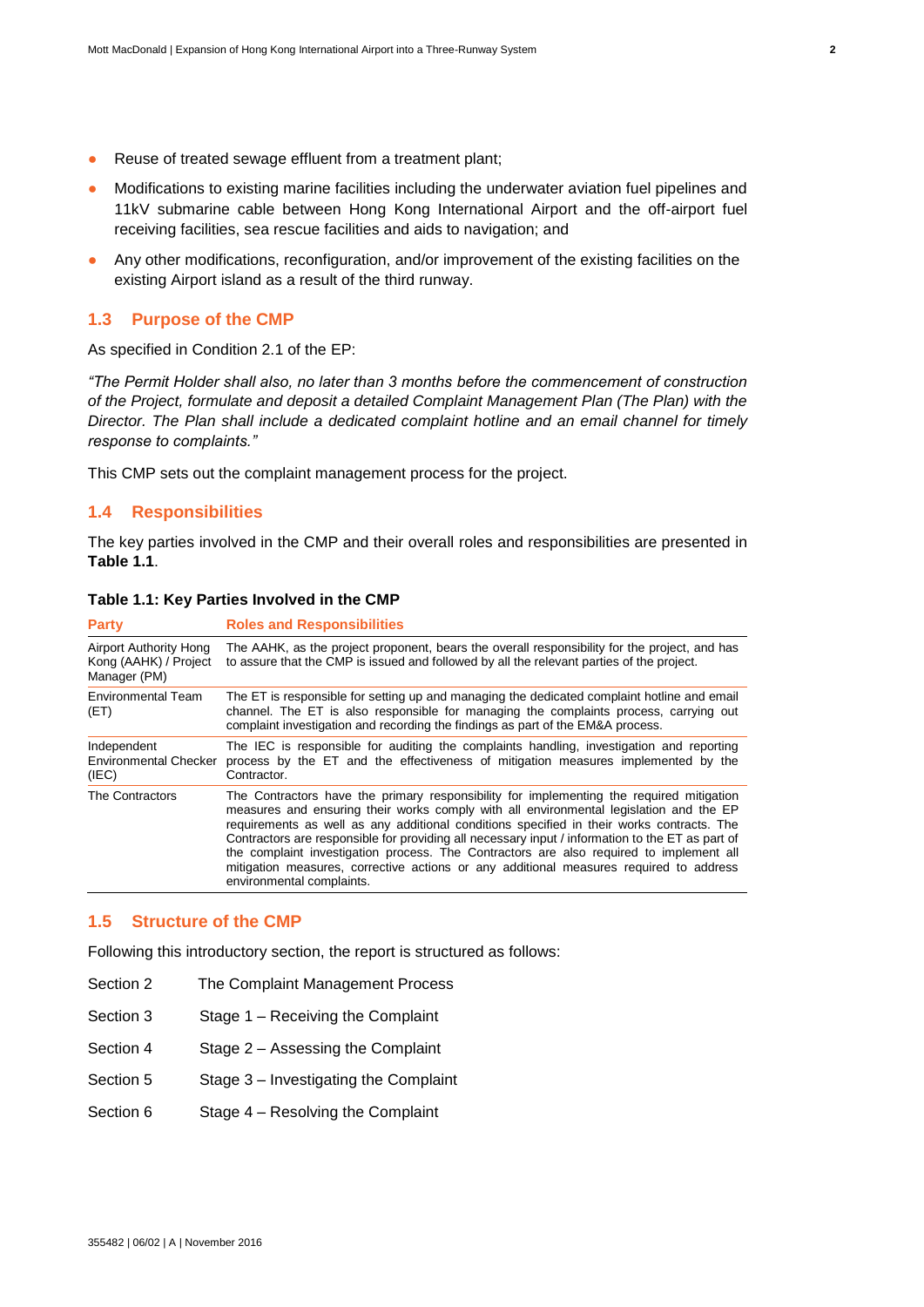### <span id="page-8-0"></span>**2 The Complaint Management Process**

#### <span id="page-8-1"></span>**2.1 Overall Process**

As part of the EM&A requirements of the project, the overall environmental complaint handling process is shown in **[Figure](#page-8-2) 2.1**.



#### <span id="page-8-2"></span>**Figure 2.1: Overall Complaint Handling Process Flow Chart**

Details of each of the stages in the handling process are described in the following sections. A detailed environmental complaint handling flow chart is shown in **Appendix A**.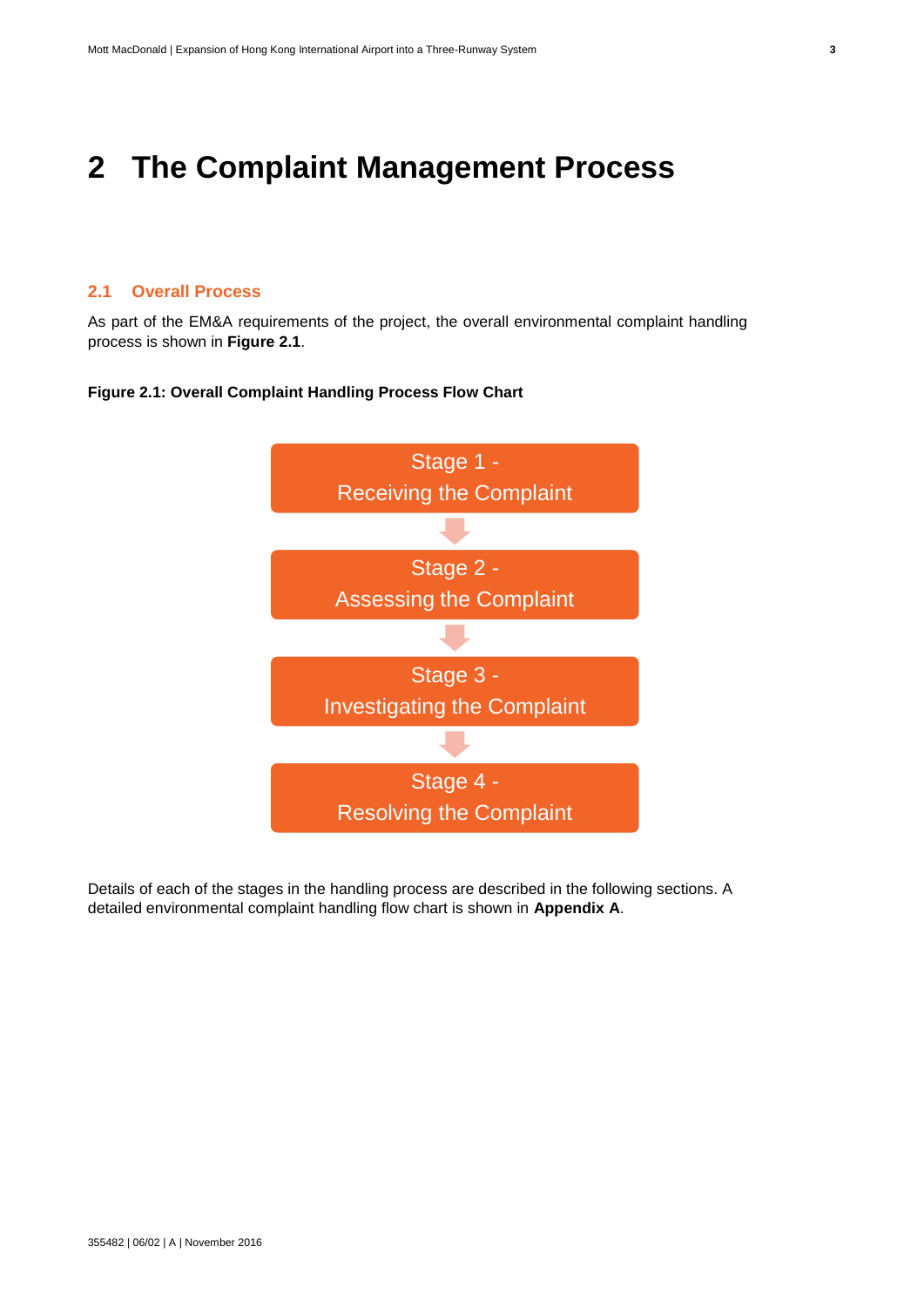### <span id="page-9-0"></span>**3 Stage 1 – Receiving the Complaint**

#### <span id="page-9-1"></span>**3.1 Dedicated Complaint Hotline for the Project**

The public can raise environmental complaints that are related to the project via telephone. The ET established a dedicated complaint hotline for receiving any public comments. The dedicated hotline number is provided below. This dedicated complaint hotline is also publicised on the dedicated project website.

#### **Dedicated Hotline Number: +852 3908 0354**

#### **Dedicated Project Website Address: http://env.threerunwaysystem.com**

The dedicated complaint hotline is managed by the ET. All calls will be received and recorded by the ET during operation hours. The operation hours of the hotline are from 08:30 to 17:30, Monday to Friday except public holiday during the construction period of the Three-Runway System. Any missed calls (such as when the line is busy or when the call is received outside the operating hours) will be directed to a voicemail system where callers can leave their contact details for the ET to return calls. The operation flow chart for the dedicated hotline is shown in **Appendix B**.

#### <span id="page-9-2"></span>**3.2 Dedicated Email Channel for the Project**

The ET had set up a dedicated email channel, managed by the ET, for receiving written environmental comments raised by the public. The dedicated email address is provided below. Details of the dedicated email address, mailing address and fax number for written comments, enquiries and suggestions are also publicised on the dedicated project website.

#### **Dedicated Email Address: env@3rsproject.com**

#### **Fax Number: +852 3747 6050**

**Mailing Address: Airport Authority Hong Kong, HKIA Tower, 1 Sky Plaza Road, Hong Kong International Airport, Lantau, Hong Kong Attn: Environmental Team Leader Mr Terence Kong c/o Mr Lawrence Tsui (Third Runway Division)** 

#### <span id="page-9-3"></span>**3.3 Environmental Complaint Received from EPD**

Members of the public may choose to submit complaints on the project to EPD via EPD's general environmental complaint channel. All complaints referred to AAHK from EPD will be recorded by the ET and a reply will be issued to EPD to confirm receipt of the complaint.

#### <span id="page-9-4"></span>**3.4 Environmental Complaint Received from Other Channels**

Environmental complaints may also be received from other communication channels such as via the Community Liaison Group (CLG) and Professional Liaison Group (PLG), or referred from other sources such as the Hong Kong International Airport general enquiries / customer services desk. All written complaints received from such other channels will be passed directly to the ET. For any questions or comments received from CLG / PLG members during CLG / PLG meetings, these will be responded directly in the meetings or in subsequent CLG / PLG meetings. For any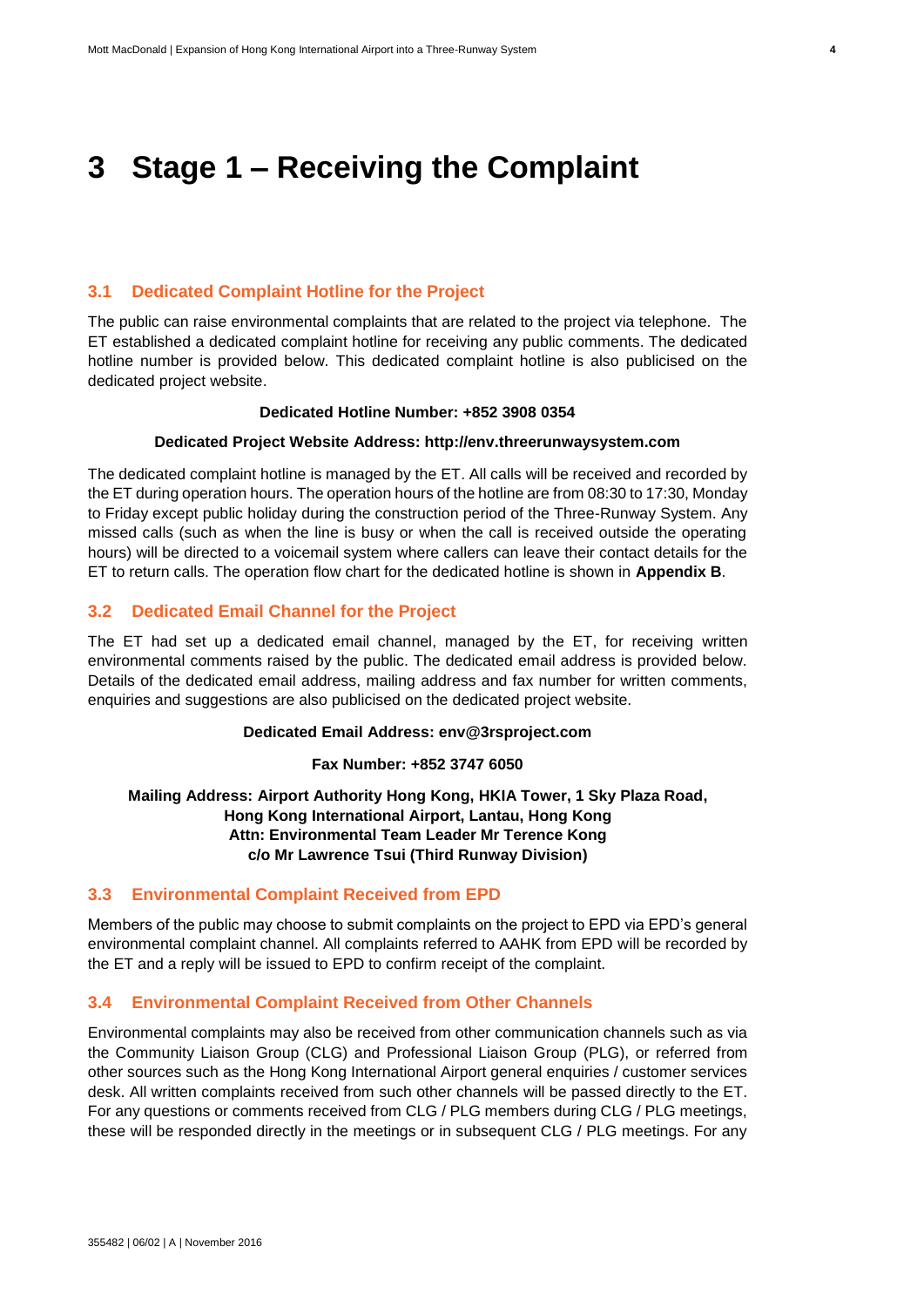other non-written complaints, the complainant will be referred to the dedicated complaint hotline and / or email channel for registering their complaint.

#### <span id="page-10-0"></span>**3.5 Record-keeping**

The ET maintains a record on all environmental complaints in the complaint log-book and register. A unique reference number shall be created to help track the complaint. The reference number shall be created according to the date (yyyy/mm/dd) and the complaint case number. An example of the complaint reference number is shown below:

Reference number for complaint received on 12 January 2015: 20150112/001

The ET keeps the log-book and register for IEC verification as requested by the IEC. The complaint log-book and register includes but is not limited to the following:

- Details of the complaint received;
- Details of the complainant (if known);
- Description of the complaint;
- The relevant parties for referring the complaint; and
- Details of the responses and actions required / taken.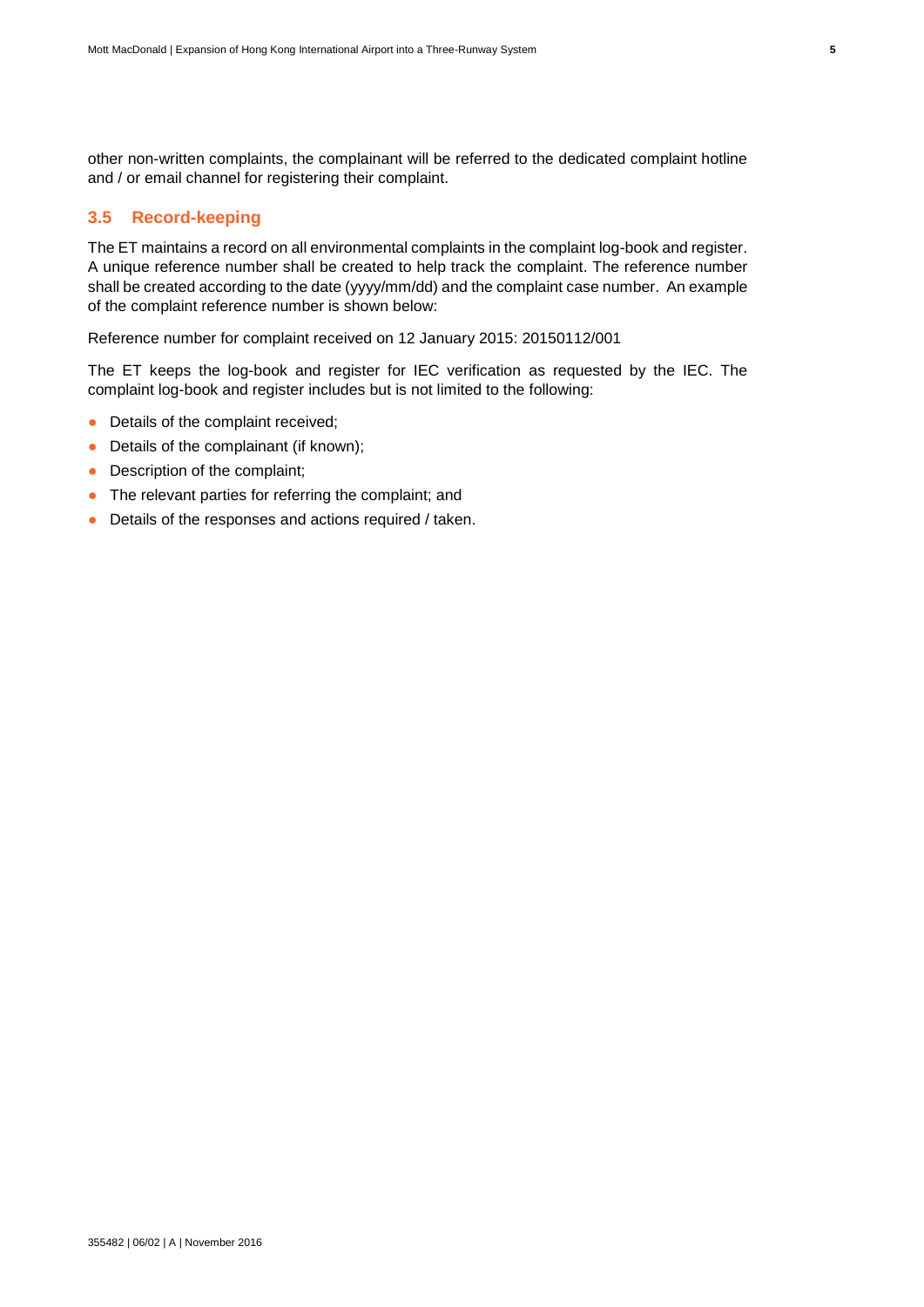### <span id="page-11-0"></span>**4 Stage 2 – Assessing the Complaint**

#### <span id="page-11-1"></span>**4.1 Screening and Referring the Complaint**

Once a complaint is received, it must be logged, defined and categorised as soon as possible, before referring to the appropriate party. **[Table](#page-11-3) 4.1** lists the relevant parties for referring complaints and other enquiries and suggestions to.

| <b>Type</b>               |                              | <b>Description</b>                                                                                                                                                                                                                                   | <b>ET to refer cases to</b>                            |  |
|---------------------------|------------------------------|------------------------------------------------------------------------------------------------------------------------------------------------------------------------------------------------------------------------------------------------------|--------------------------------------------------------|--|
| Environmental-related     | Complaints                   | Complaint about environmental issues/<br>compliance of the construction works or<br>site activities (e.g. dust pollution,<br>construction plant emissions, construction<br>noise, effluent discharge, suspended<br>solid, oil and chemical spillage) | Relevant Contractor(s) and notify IEC and<br>AAHK / PM |  |
|                           | Enquiries and<br>Suggestions | Enquiries / suggestions about<br>environmental issues of the construction<br>works or site activities                                                                                                                                                | AAHK / PM                                              |  |
| Non-environmental-related |                              | Complaints, enquiries and suggestions<br>about the project itself that is not<br>environmental-related                                                                                                                                               | AAHK / PM                                              |  |
| Project unrelated         |                              | Complaint or enquiry not related to the<br>project                                                                                                                                                                                                   | AAHK / PM                                              |  |

### <span id="page-11-3"></span>**Table 4.1: Guideline for Referring Complaints and other Enquiries & Suggestions**

#### <span id="page-11-2"></span>**4.2 Acknowledging Receipt of the Environmental Complaint**

Where a return postal address, fax number and / or email address of the complainant is provided, the ET shall issue an interim reply within 3 working days to acknowledge receipt and notify the complainant of the referral of their complaint to other relevant parties where appropriate.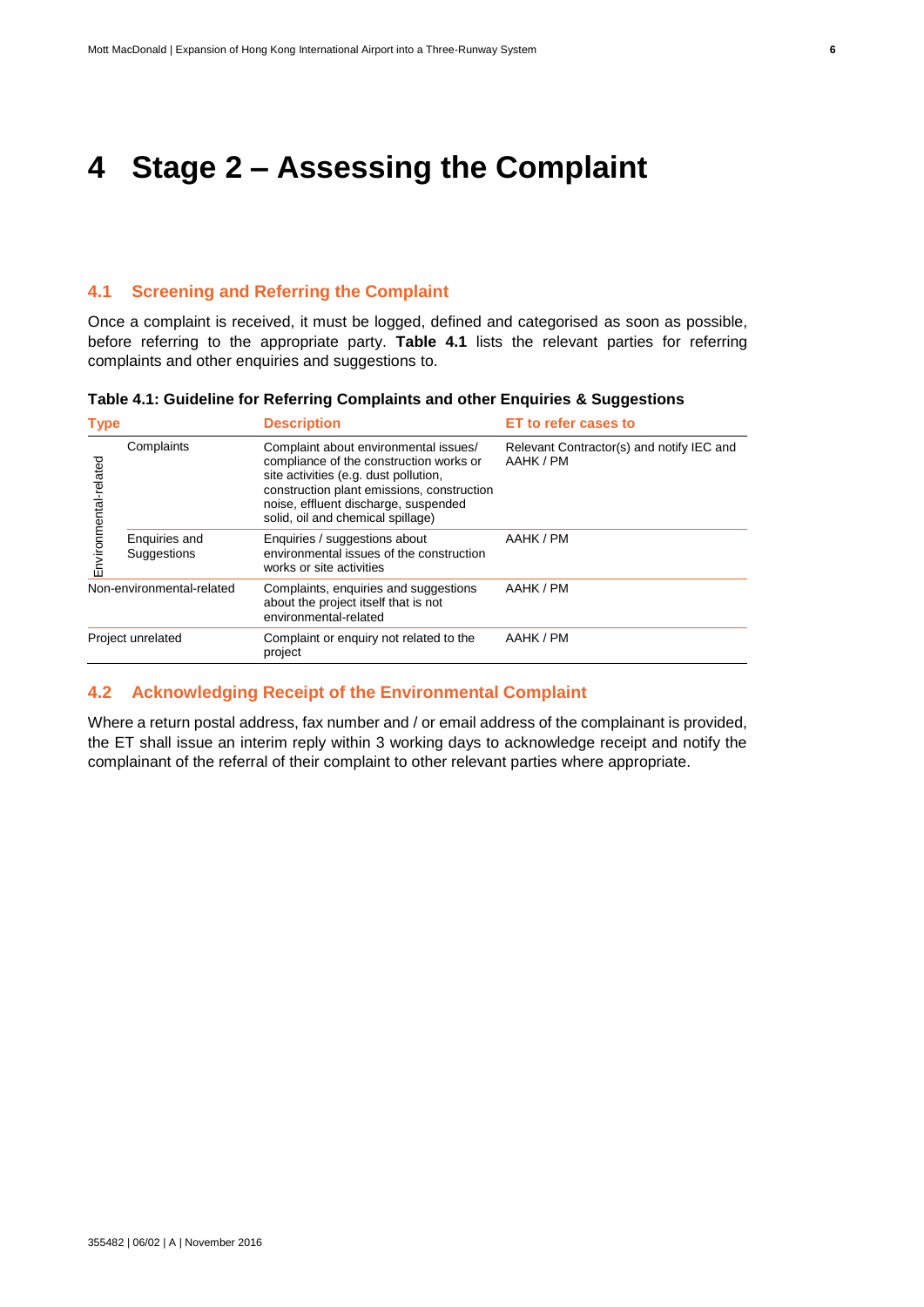### <span id="page-12-0"></span>**5 Stage 3 – Investigating the Complaint**

#### <span id="page-12-1"></span>**5.1 Conducting an Investigation**

As illustrated in **[Figure](#page-13-0) 5.1**, the starting point for complaint investigation is to collect all relevant information. Based on the details of the complaint received, the ET should collect the required information from the Contractor(s), including details related to the construction activities and site conditions that may have a bearing on the complaint, as well as the mitigation measures currently implemented on site. During the complaint investigation work, the Contractor and AAHK / PM should cooperate with the ET in providing all necessary information and assistance for completion of the investigation. The ET should also review the relevant environmental monitoring data of nearby monitoring stations to ascertain if there are any associated changes or environmental exceedances that may be linked to the complaint.

Based on the aforementioned information obtained, the ET shall assess whether the source of the problem is likely to be due to the construction activities of the project, and also ascertain which specific works sites and / or activities are the likely causes.

To verify the information obtained and whether the source of the problem is actually due to the construction activities of the project, the ET should conduct site visit with Contractor(s) and actively check for the source of the problem, and whether the relevant mitigation measures have been properly implemented by the Contractor. The ET should also check the effectiveness and adequacy of the existing mitigation measures implemented.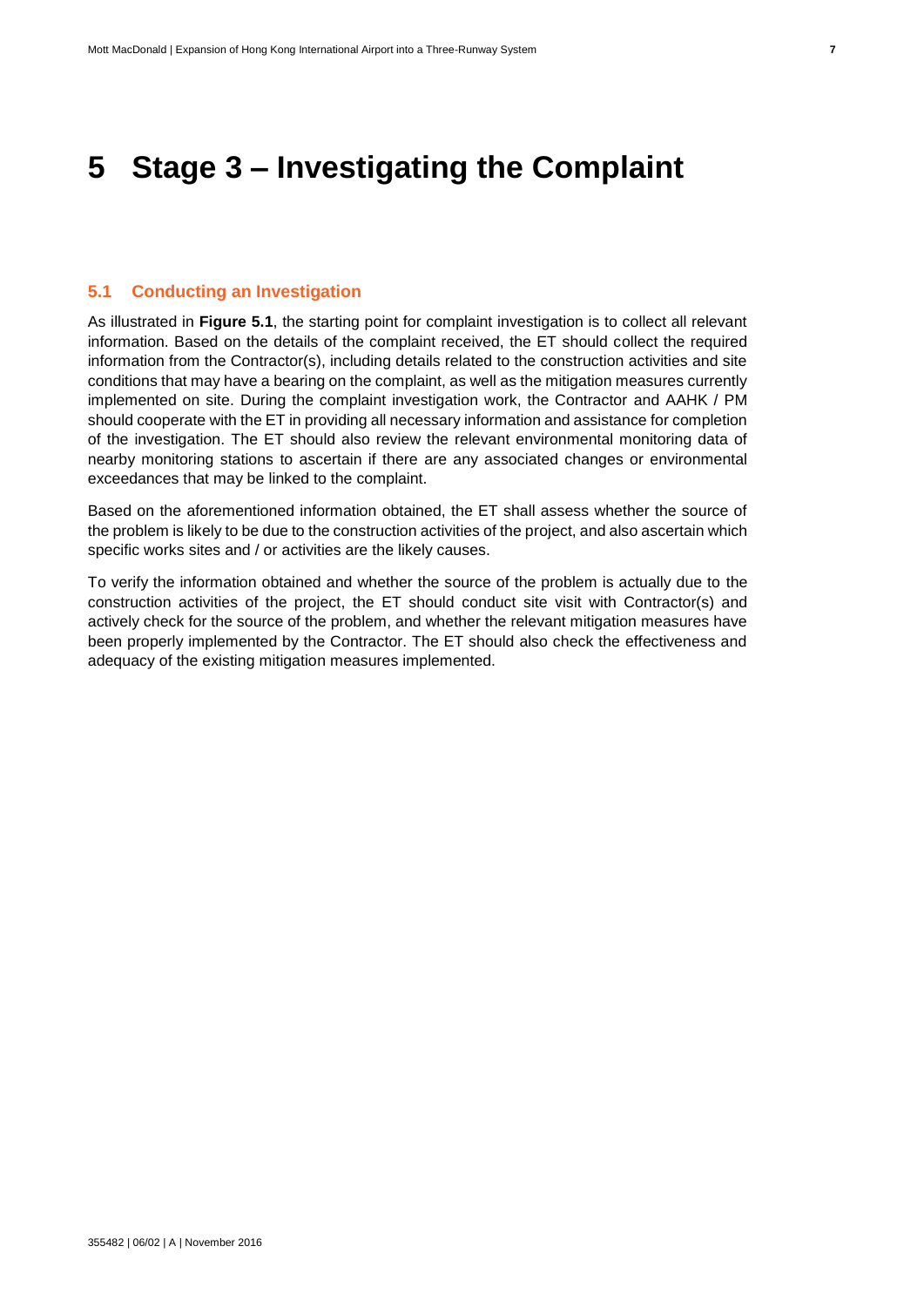#### <span id="page-13-0"></span>**Figure 5.1: Investigation Stage Process Flow Chart**

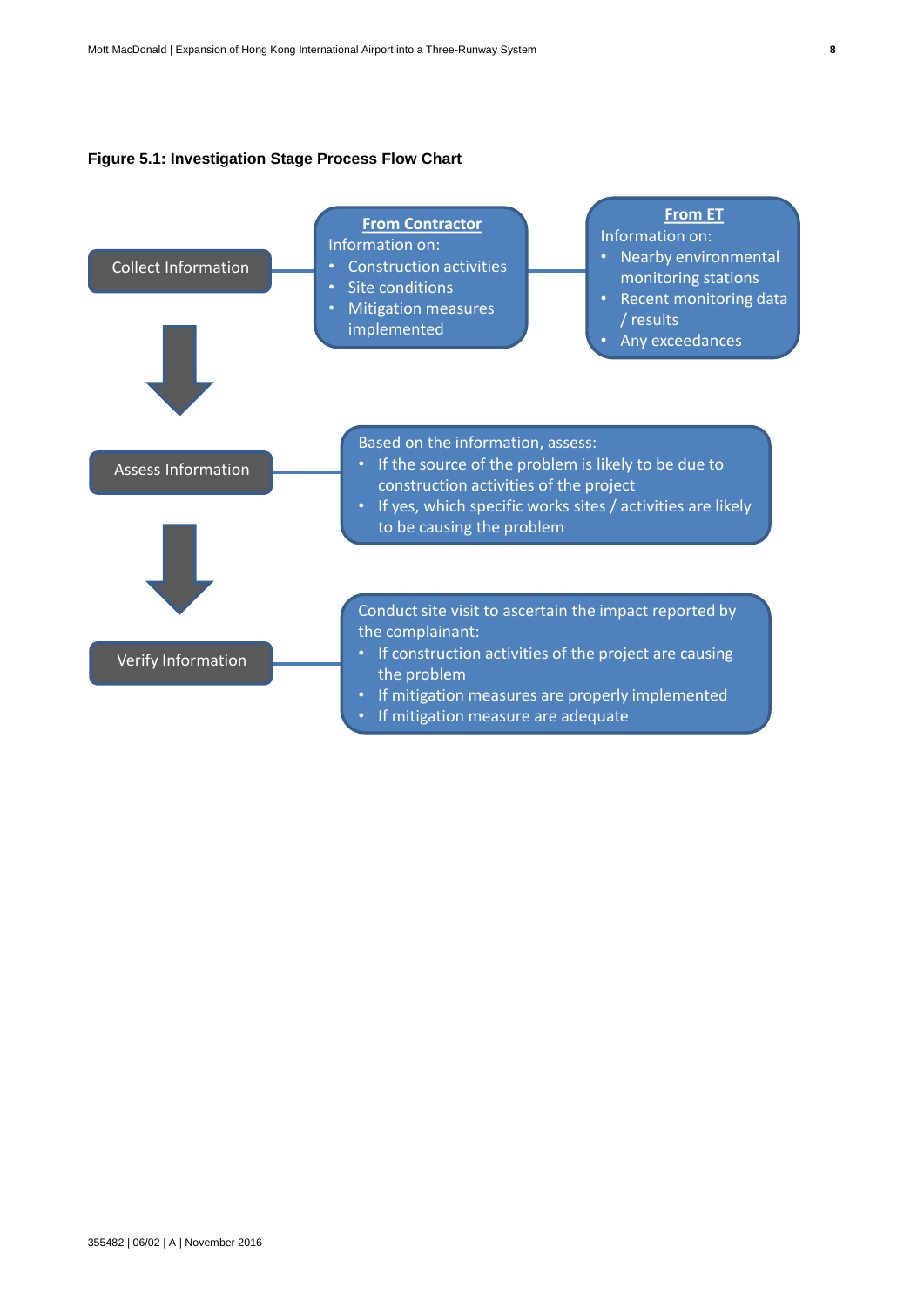### <span id="page-14-0"></span>**6 Stage 4 – Resolving the Complaint**

#### <span id="page-14-1"></span>**6.1 Deciding on the Appropriate Action(s)**

Based on the findings of the complaint investigation described in Section 5, appropriate action(s), if any, should be recommended by the ET / Contractor. The relevant action(s) would depend on the findings of the complaint investigation and might include the followings:

- Corrective actions on mitigation measures implemented by the Contractor(s)
- Recommendations for additional mitigation measures in consultation with the IEC and AAHK / PM
- Additional site visits and environmental monitoring to verify the updated situation and the effectiveness of the additional mitigation measures / corrective actions, if required

If mitigation measures are identified as required during in the investigation by the ET, the Contractor should promptly carry out the mitigation works. AAHK / PM should ensure that the measures have been carried out by the Contractor.

#### <span id="page-14-2"></span>**6.2 Preparing the Environmental Complaint Investigation Report**

For every environmental complaint that is confirmed to be valid and due to the project's activities, the ET shall compile an environmental complaint investigation report containing all the relevant information and responses from the relevant parties and the follow up actions taken.

The key areas to be covered in the environmental complaint investigation report includes but not limited to the followings:

- Details of the complaint received such as received channel, date, time etc.;
- Details of the complainant such as name, contact number, email etc. (if known);
- Description of the complaint such as date, time, location, complaint circumstances etc.;
- Details of the information from the relevant Contractor(s) and the investigation findings;
- Details of the mitigation measures, additional monitoring and follow up actions where applicable; and
- Recommendations to prevent re-occurrence of similar complaint.

If the complaint is referred from EPD, an interim report on the status of the complaint investigation and follow up actions shall be submitted to EPD by the ET. The final complaint investigation report shall be certified by the ET and verified by the IEC before submission to EPD by the ET for EPD's record.

#### <span id="page-14-3"></span>**6.3 Independent / External Review**

Independent audit of the complaint investigation process and the report will be conducted by the IEC. The IEC will also audit and verify the effectiveness of the existing and additional mitigation measures implemented to minimise re-occurrence of similar complaints.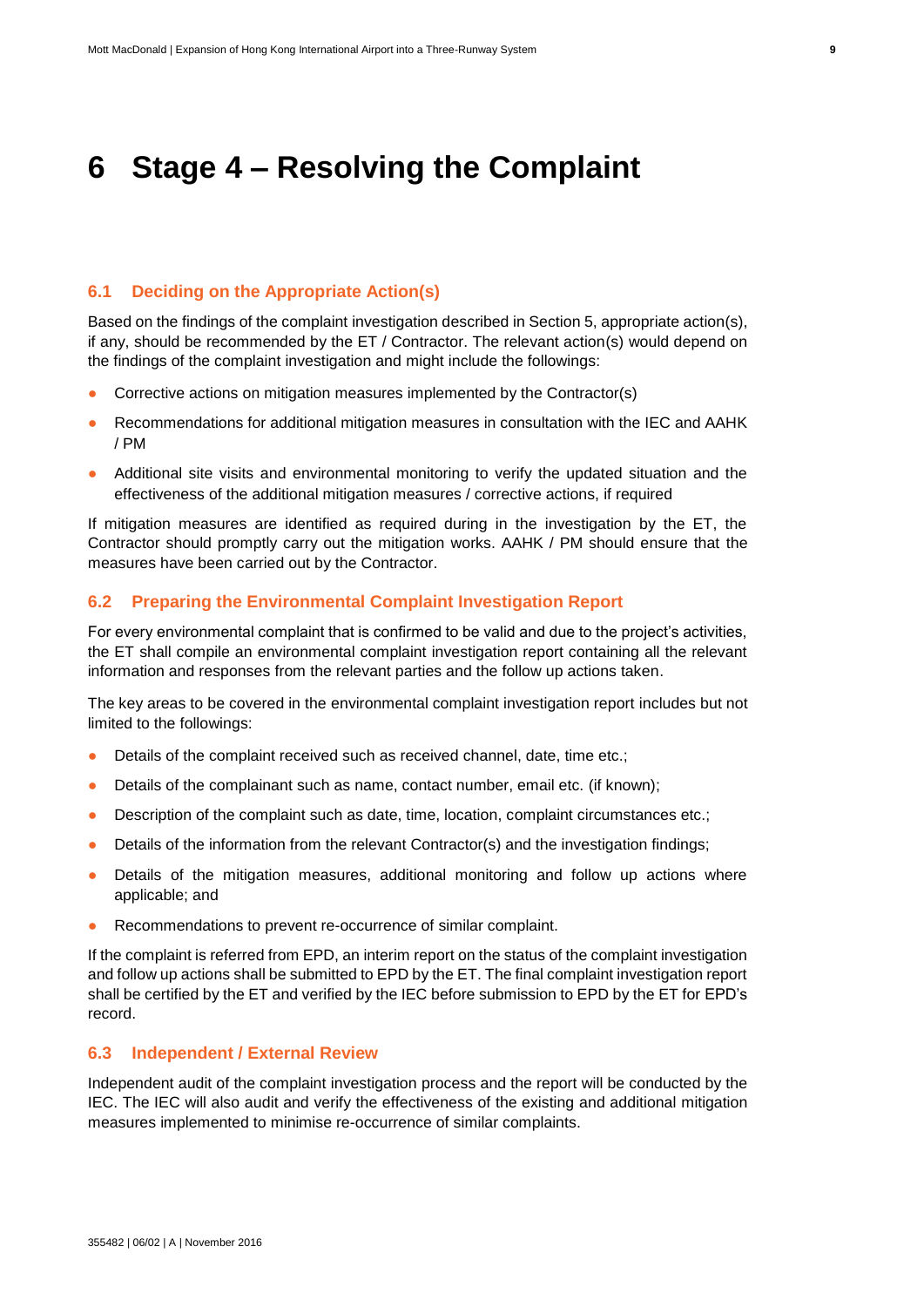#### <span id="page-15-0"></span>**6.4 Closing the Case**

Upon final acceptance of the environmental complaint investigation report, the ET shall provide a written response to the complainant (except in cases where the complaint is referred from EPD), and update the record with details of the complaint investigation, follow up actions and other relevant information of the complaint in the complaint log-book. The time that would take to investigate a complaint depends on the circumstances involved and would be different for each individual case, still, the complainant would be contacted within 4 weeks from the receipt of the complaint and be provided with an update of the investigation, and would also be given the investigation results when available. For cases where the complaint is referred from EPD, the ET shall provide the final complaint investigation report (certified by the ET and verified by the IEC) to EPD for their reply to the complainant.

The ET shall also summarise the status of complaints received, including investigation findings and follow up actions taken, in the monthly EM&A reports, which are subject to review and verification by the IEC.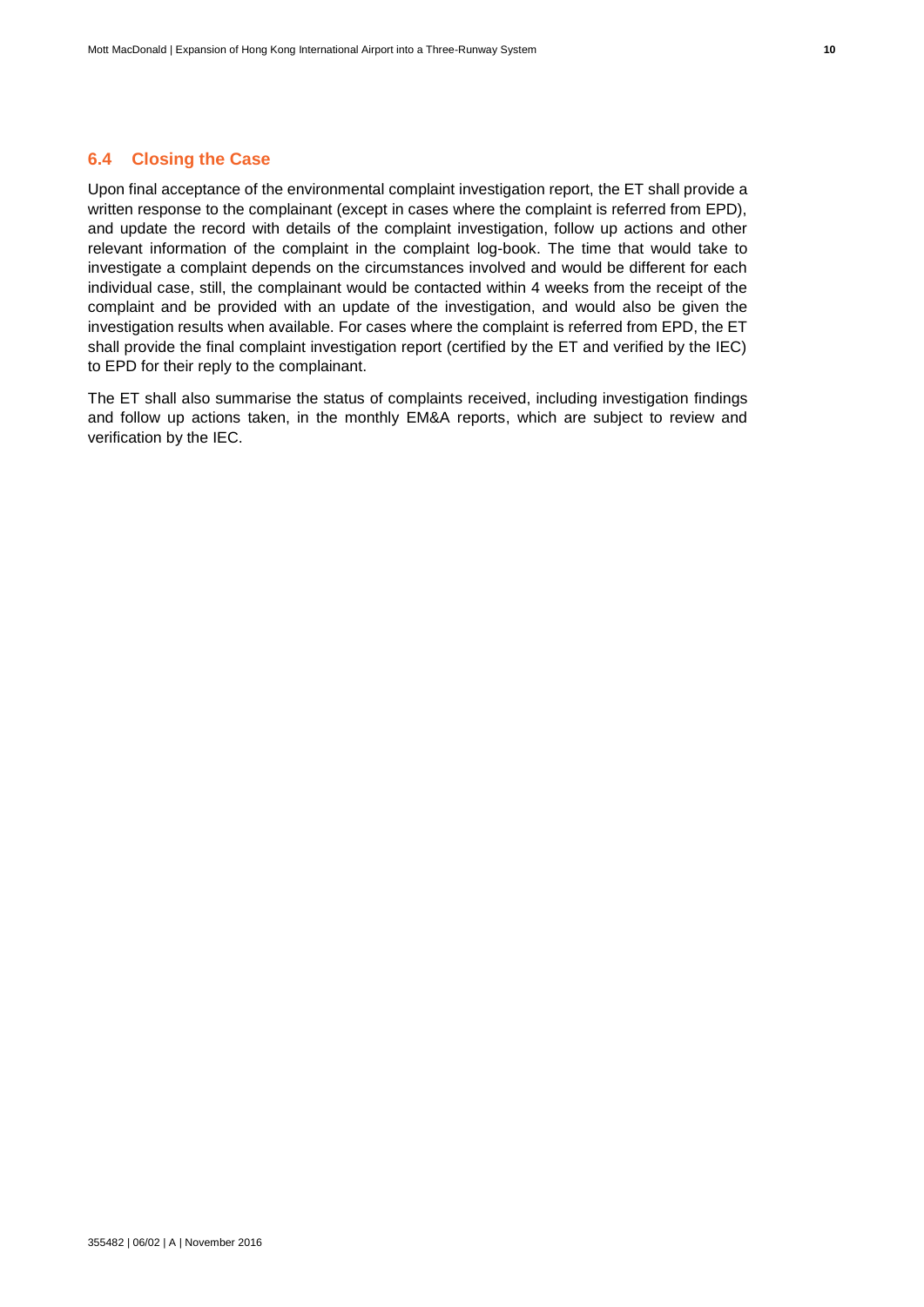## <span id="page-16-0"></span>**Appendices**

| Appendices                                                                    |     |
|-------------------------------------------------------------------------------|-----|
| Appendix A Environmental Complaint Handling Flow Chart                        | 12  |
| Appendix B Dedicated Complaint Hotline for the Project – Operation Flow Chart | 13. |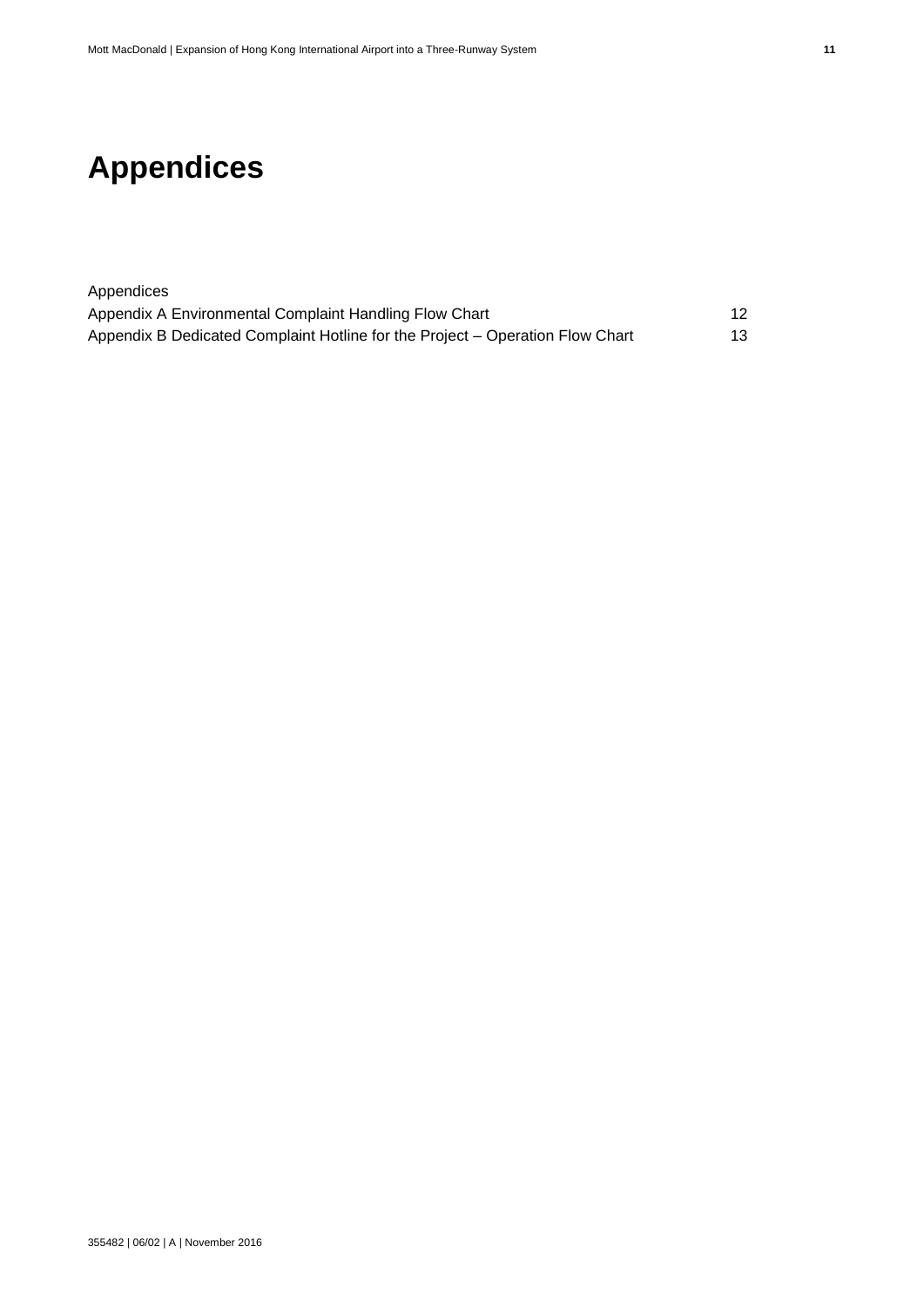### <span id="page-17-0"></span>**Appendix A Environmental Complaint Handling Flow Chart**